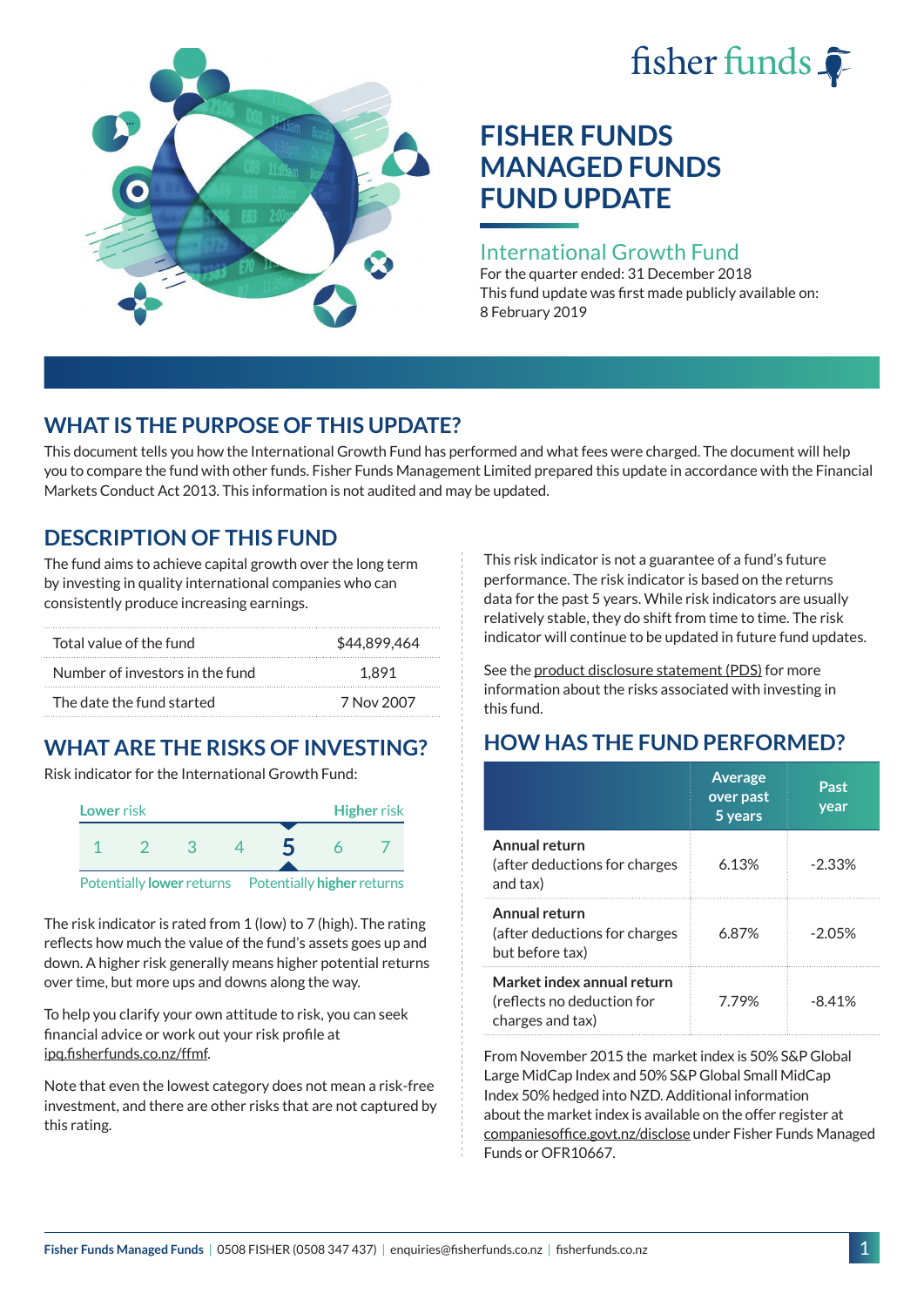## **ANNUAL RETURN GRAPH**



This shows the return after fund charges and tax for each of the last 10 years ending 31 March. The last bar shows the average annual return for the last 10 years, up to 31 December 2018.

**Important:** This does not tell you how the fund will perform in the future.

Returns in this update are after tax at the highest prescribed investor rate (PIR) of tax for an individual New Zealand resident. Your tax may be lower. The market index return reflects no deduction for charges and tax.

#### **WHAT FEES ARE INVESTORS CHARGED?**

Investors in the International Growth Fund are charged fund charges that include GST. In the year to 31 March 2018 these were:

|                                                       | % of net asset value |
|-------------------------------------------------------|----------------------|
| <b>Total fund charges</b>                             | 303%                 |
| Which are made up of:                                 |                      |
| <b>Total management and</b><br>administration charges | 3.03%                |
| Inding:                                               |                      |
| Manager's basic fee                                   | 1.27%                |
| Other management and<br>administration charges        | 0.21%                |
| Total performance-based fees <sup>1</sup>             | 155%                 |

Small differences in fees and charges can have a big impact on your investment over the long term.

#### **EXAMPLE OF HOW THIS APPLIES TO AN INVESTOR**

Katie had \$10,000 in the fund at the start of the year and did not make any further contributions. At the end of the year, Katie incurred a loss after fund charges were deducted of -\$233 (that is -2.33% of her initial \$10,000). Katie did not pay other charges. This gives Katie a total loss after tax of -\$233 for the year.

# **WHAT DOES THE FUND INVEST IN?**

#### **Actual investment mix**

This shows the types of assets that the fund invests in.



#### **Target investment mix**

This shows the mix of assets that the fund generally intends to invest in.